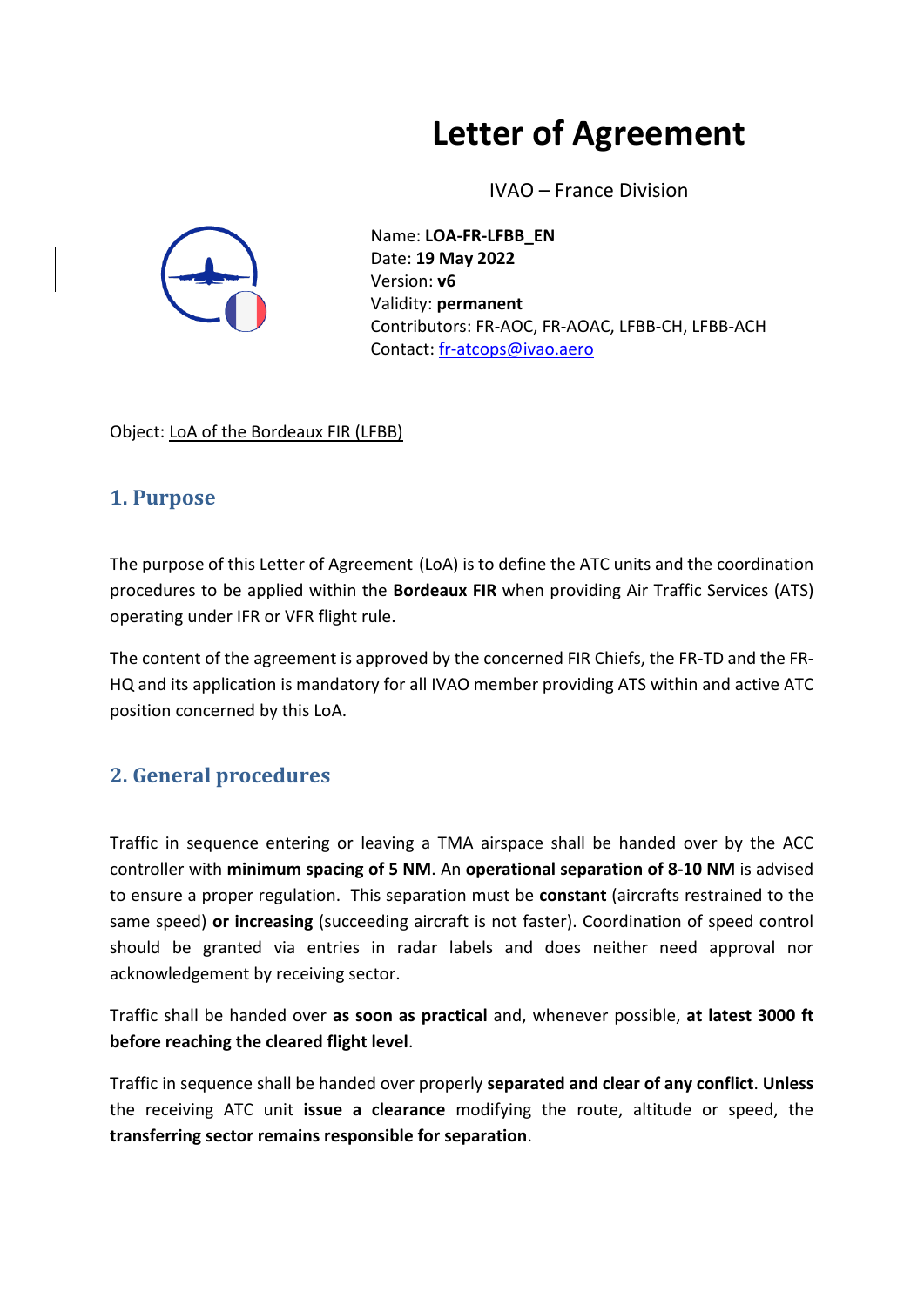## **3. ATC units description**

#### *3.1 The Area Control Center (ACC)*

The ATC unit in charge of FIR and UIR airspaces under the responsibility of Bordeaux ACC is *Bordeaux Control* and consists in only one primary sector (LFBB\_CTR). This ATC unit may be split into two subsectors (LFBB\_CTR and LFBB\_U\_CTR) under the condition specified in  $\overline{ATC}$ [Rule](https://www.ivao.fr/en/pages/atc/rules#sector_h1_3) 4.3. The lateral and vertical boundaries of the airspace under the responsibility of the CTR are indicated in the figure and table below.

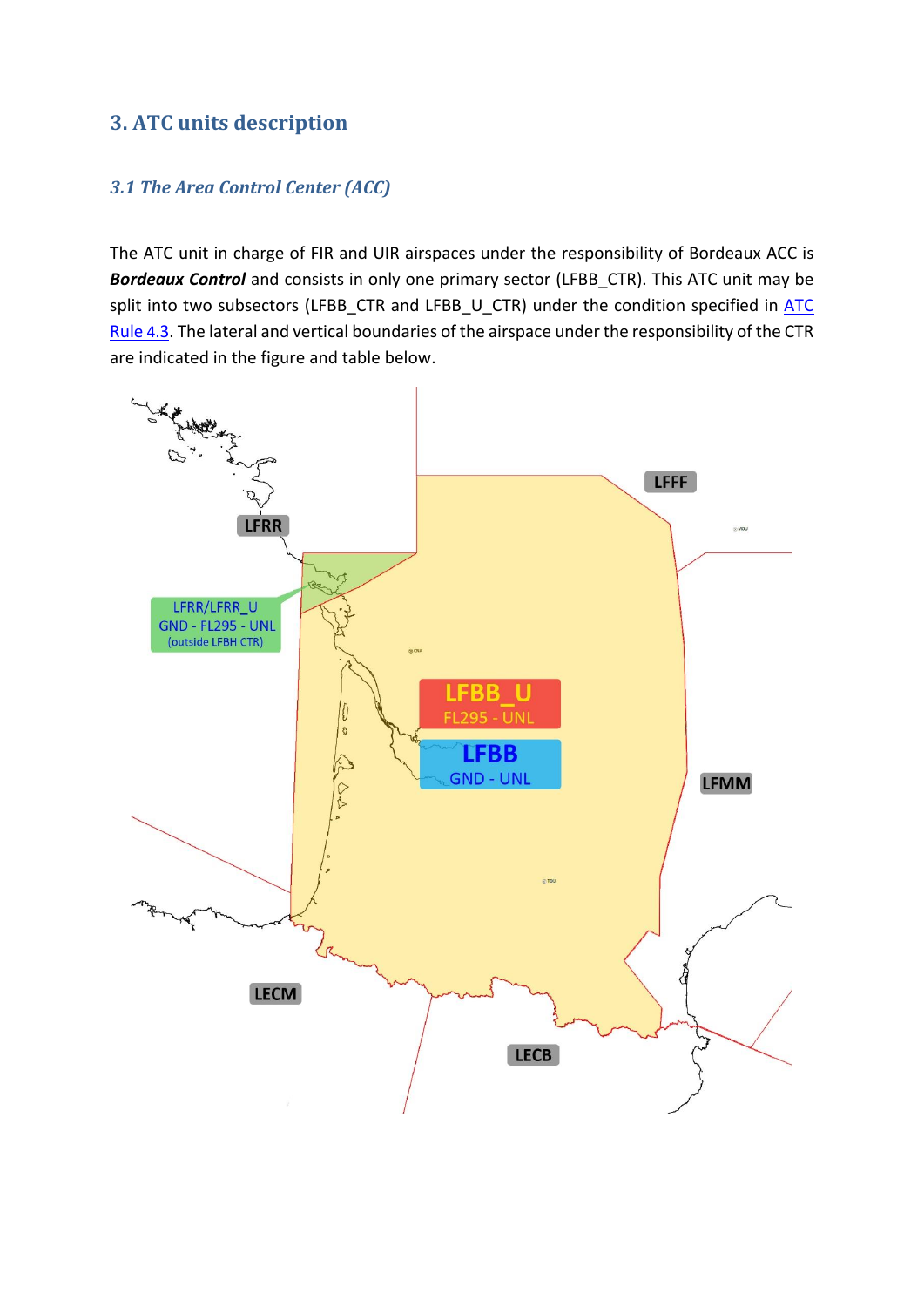The radio communication frequencies associated to the ACC positions are indicated below.

| <b>ATC Position</b>             | <b>Callsign</b> | <b>Frequency</b> | <b>Remarks</b> |  |  |  |  |
|---------------------------------|-----------------|------------------|----------------|--|--|--|--|
| <b>Primary Sector</b>           |                 |                  |                |  |  |  |  |
| <b>Bordeaux Control</b>         | LFBB CTR        | 125.105          | <b>SFC-UNL</b> |  |  |  |  |
| <b>Secondary Sectors</b>        |                 |                  |                |  |  |  |  |
| <b>Bordeaux Control (Upper)</b> | LFBB U CTR      | 127.675          | FL295-UNL      |  |  |  |  |

In the absence of the corresponding ATC units, ATS within the following airspaces are delegated to the ATC operating at the CTR position.

| <b>ATC Position</b>                | <b>Callsign</b><br><b>Delegated positions</b> |                                                                                                                                                                                                                                                                                                                                                                                                                                                                                                                                                                                                                                                                                               |  |
|------------------------------------|-----------------------------------------------|-----------------------------------------------------------------------------------------------------------------------------------------------------------------------------------------------------------------------------------------------------------------------------------------------------------------------------------------------------------------------------------------------------------------------------------------------------------------------------------------------------------------------------------------------------------------------------------------------------------------------------------------------------------------------------------------------|--|
|                                    |                                               | <b>Primary Sector</b>                                                                                                                                                                                                                                                                                                                                                                                                                                                                                                                                                                                                                                                                         |  |
| <b>Bordeaux Control</b>            | LFBB CTR                                      | Cazaux Approach (LFBC APP and underlying positions)<br>Aquitaine Approach (LFBD_APP and underlying positions)<br>Cognac Approach (LFBG APP and underlying positions)<br>La Rochelle Approach (LFBH APP and underlying positions)<br>Poitiers Approach (LFBI APP and underlying positions)<br>Limoges Approach (LFBL APP and underlying positions)<br>Marsan Approach (LFBM APP and underlying positions)<br>Toulouse Approach (LFBO_APP and underlying positions)<br>Pyrénées Approach (LFBP_APP and underlying positions)<br>Dax Approach (LFBY APP and underlying positions)<br>Biarritz Approach (LFBZ APP and underlying positions)<br>Avord Approach (LFOA APP and underlying positions) |  |
|                                    |                                               | <b>Secondary Sectors</b>                                                                                                                                                                                                                                                                                                                                                                                                                                                                                                                                                                                                                                                                      |  |
| <b>Bordeaux Control</b><br>(Upper) | LFBB U CTR                                    | None                                                                                                                                                                                                                                                                                                                                                                                                                                                                                                                                                                                                                                                                                          |  |

It is recalled that ACC provides FIS (Flight Information Service) within all delegated airspaces (including all aerodromes disposing of an AFIS position) within the limits of his skills and of the traffic load. If applicable, the ATC shall indicate on his ATIS whether FIS are provided.

Likewise, the delegation of Approach positions implies providing Tower and Ground services. However, the ACC may limit the delivery of his services to essential clearances (startup, taxi, takeoff and landing) and release traffic on UNICOM when clear of possible conflicts.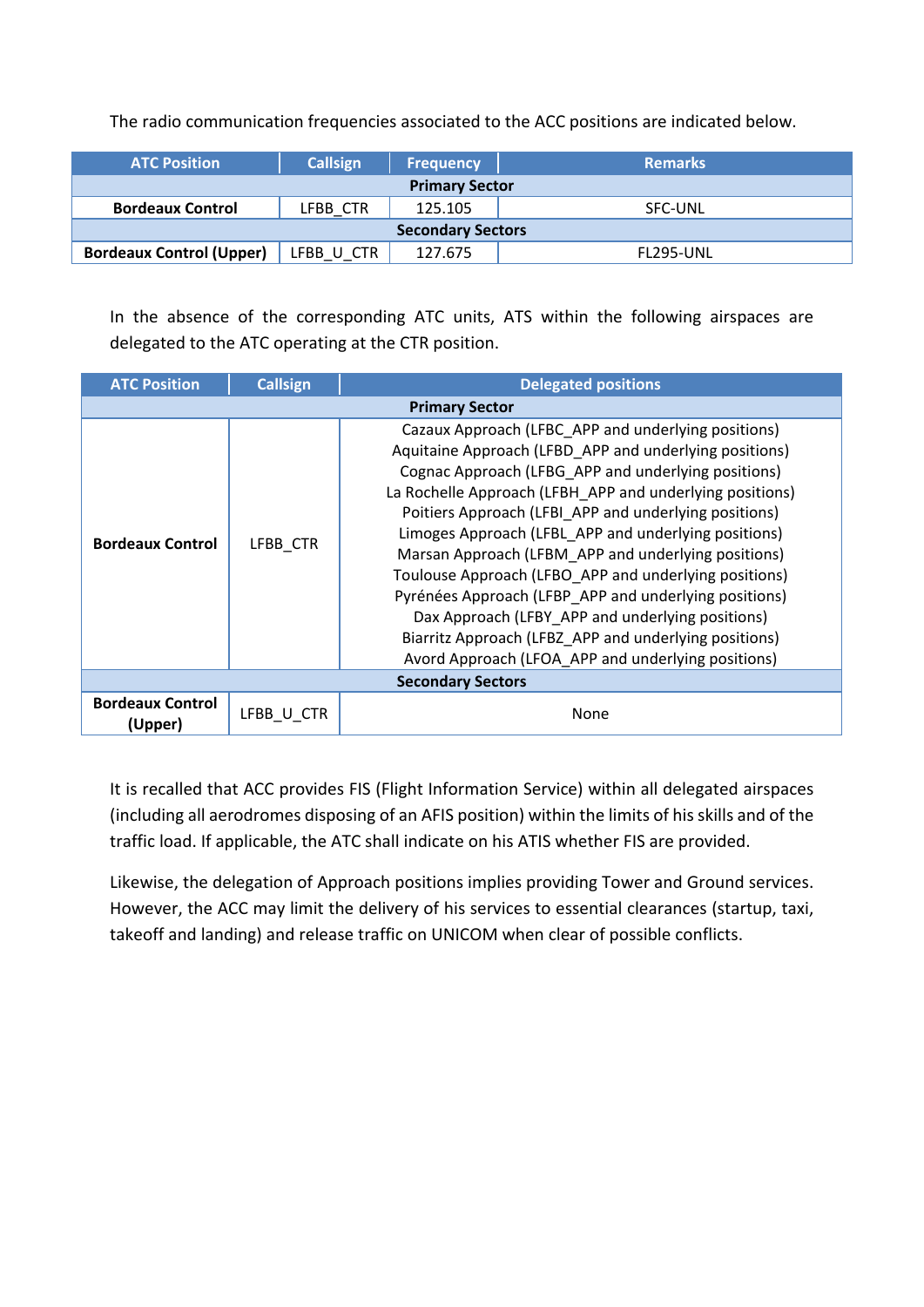#### *3.2 The Approach Units (APP)*

The ATC units in charge of approach airspaces of the Bordeaux FIR, together with delegated airspaces, are indicated below.

| <b>ATC Position</b>     |                 | <b>Callsign</b>     | <b>Frequency</b> | <b>Controlled</b><br>airspaces         | <b>Underlying positions</b>                                                      | <b>Delegates airspaces</b>                                                                                                                                                                                                                                                                      |  |  |
|-------------------------|-----------------|---------------------|------------------|----------------------------------------|----------------------------------------------------------------------------------|-------------------------------------------------------------------------------------------------------------------------------------------------------------------------------------------------------------------------------------------------------------------------------------------------|--|--|
| <b>Aquitaine Sector</b> |                 |                     |                  |                                        |                                                                                  |                                                                                                                                                                                                                                                                                                 |  |  |
| Cazaux                  |                 | LFBC APP            | 119.600          | Approach<br>(MIL)                      | LFBC TWR                                                                         | Cazaux Approach is delegated to<br>Aquitaine whenever inactive                                                                                                                                                                                                                                  |  |  |
| Aquitaine               |                 | LFBD_APP            | 129.875          | TMA 1-10, SIV 1-2,<br>CTA Bordeaux 1-2 | LFBD_TWR<br>LFBE_TWR<br>LFBS_TWR<br>LFBX_FIS_TWR<br>LFCH_FIS_TWR<br>LFCY_FIS_TWR | La Rochelle, Cognac and Cazaux<br>Approaches are delegated to<br>Aquitaine whenever inactive. The<br>SIV 2 Aquitaine is delegated to La<br>Rochelle whenever Aquitaine is<br>inactive                                                                                                           |  |  |
| Cognac                  |                 | LFBG APP            | 132.450          | <b>CTA Cognac</b><br>(MIL)             | LFBG_TWR                                                                         | Cognac Approach is delegated to<br>Aquitaine whenever inactive.<br>Aquitaine, Limoges et Poitiers<br>provide SIV over Cognac CTA within<br>their airspaces                                                                                                                                      |  |  |
| La Rochelle             |                 | 124.200<br>LFBH_APP |                  | TMA 1-4, SIV 1-2                       | LFBH_TWR<br>LFDN_FIS_TWR                                                         | La Rochelle Approach is delegated<br>to Aquitaine whenever is it inactive.<br>SIV 1 La Rochelle, and SIV 2.1 and 4<br>Nantes are concerned by airspace<br>delegations defined within the LOA-<br>FR-LFBB-LFRR. SIV 2 Aquitaine is<br>delegated to La Rochelle whenever<br>Aquitaine is inactive |  |  |
|                         |                 |                     |                  | <b>Limoges-Poitiers Sector</b>         |                                                                                  |                                                                                                                                                                                                                                                                                                 |  |  |
|                         | <b>Poitiers</b> | LFBI APP            | 134.100          | <b>TMA 1-5, SIV</b>                    | LFBI_TWR<br>LFBN_FIS_TWR<br>LFLX_FIS_TWR                                         | Poitiers provides SIV over Cognac<br>CTA within its airspace                                                                                                                                                                                                                                    |  |  |
|                         | Limoges         | LFBL APP            | 118.080          | <b>TMA 1-6, SIV</b>                    | LFBK_FIS_TWR<br>LFBL TWR<br>LFBU_FIS_TWR<br>LFSL_FIS_TWR                         | Avord Approach is delegated to<br>Limoges whenever inactive.<br>Limoges provides SIV over Cognac<br>CTA within its airspace                                                                                                                                                                     |  |  |
|                         | Avord           | LFOA_APP            | 119.700          | TMA 1-2 (MIL)                          | LFLD_FIS_TWR<br>LFOA_TWR<br>LFQG FIS TWR                                         | Avord Approach is delegated to<br>Limoges whenever inactive                                                                                                                                                                                                                                     |  |  |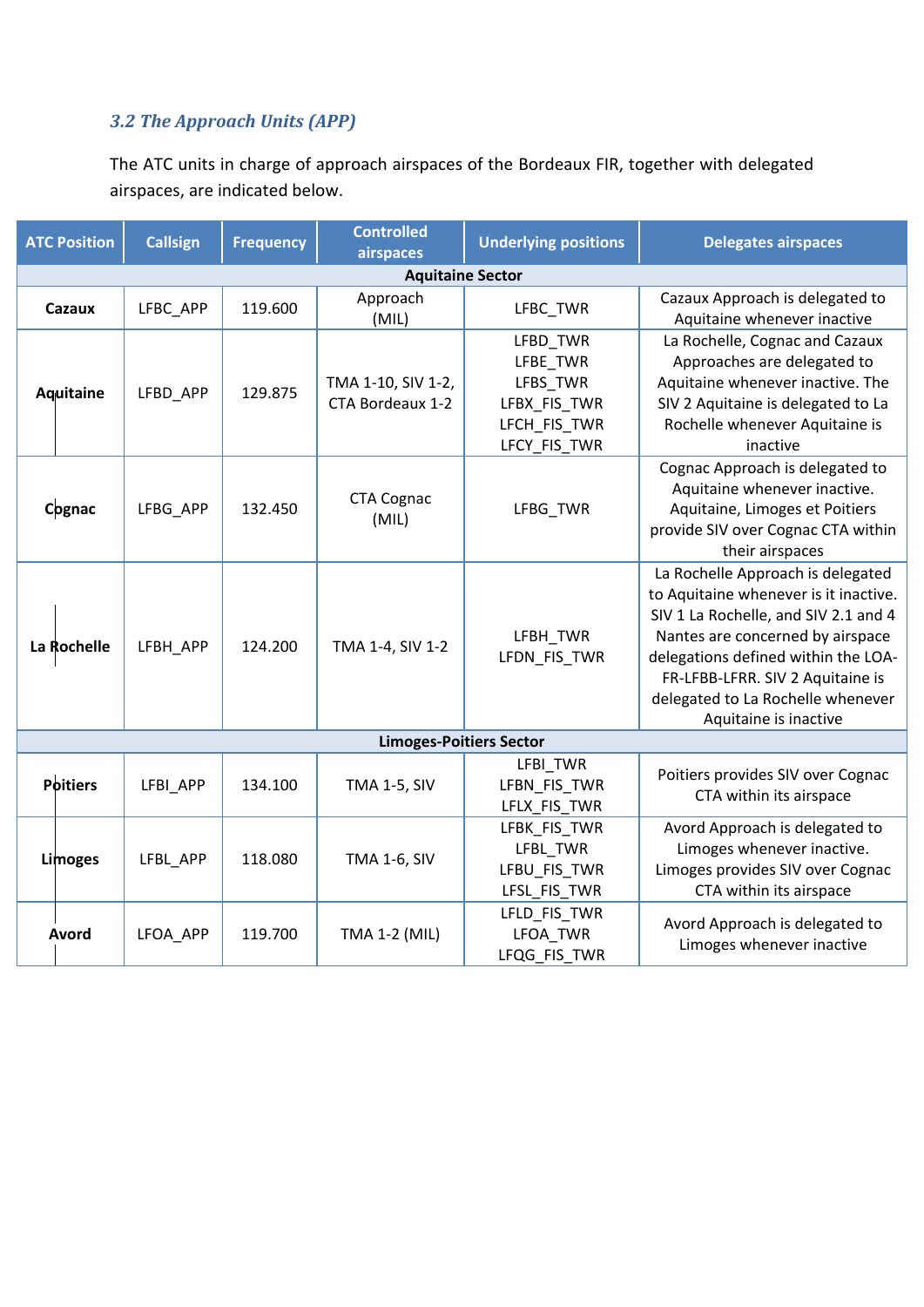| <b>ATC Position</b><br><b>Callsign</b> |                                                        | <b>Frequency</b>    | <b>Controlled</b><br><b>Underlying positions</b><br>airspaces |                                                                                                                                    | <b>Delegates airspaces</b>                                                                                                                                                                                       |  |  |  |
|----------------------------------------|--------------------------------------------------------|---------------------|---------------------------------------------------------------|------------------------------------------------------------------------------------------------------------------------------------|------------------------------------------------------------------------------------------------------------------------------------------------------------------------------------------------------------------|--|--|--|
| <b>Toulouse Sector</b>                 |                                                        |                     |                                                               |                                                                                                                                    |                                                                                                                                                                                                                  |  |  |  |
| Toulouse                               | LFBO_APP                                               | 129.305             | TMA 1-6, CTA 1-5,<br><b>SIV 1-3, LTA</b><br>France 5.1-5.2    | LFBA TWR<br>LFBF_FIS_TWR<br>LFBO TWR<br>LFBR TWR<br>LFCI_FIS_TWR<br>LFCK_FIS_TWR<br><b>LFCL TWR</b><br>LFDJ_FIS_TWR<br>LFMK TWR    | Toulouse provides SIV over LTA<br>France 5.1 and 5.2 within its<br>airspace. SIV 2 Toulouse is<br>delegated to Clermont whenever<br>inactive. SIV 3 Toulouse is<br>delegated to Montpellier whenever<br>inactive |  |  |  |
| <b>Pyrénées Sector</b>                 |                                                        |                     |                                                               |                                                                                                                                    |                                                                                                                                                                                                                  |  |  |  |
| <b>Marsan</b>                          | LFBM_APP                                               | 119.700             | <b>TMA 1-3</b><br>(MIL)                                       | LFBM TWR                                                                                                                           | Marsan Approach is delegated to<br>Pyrénées whenever inactive                                                                                                                                                    |  |  |  |
| Pyrénées                               | TMA 1-8, SIV, LTA<br>LFBP APP<br>128.800<br>France 5.1 |                     | LFBP TWR<br>LFBT TWR<br>LFDH_FIS_TWR                          | Marsan Approach is delegated to<br>Pyrénées whenever inactive.<br>Pyrénées provides SIV over LTA<br>France 5.1 within its airspace |                                                                                                                                                                                                                  |  |  |  |
| Dax                                    | LFBY APP                                               | 122.050<br>Approach |                                                               | LFBY TWR                                                                                                                           | Dax Approach is delegated to<br>Marsan whenever inactive or to<br>Biarritz if Marsan is inactive                                                                                                                 |  |  |  |
| <b>Biarritz</b>                        | LFBZ_APP                                               | 125.600             | TMA 1-9, SIV, LTA<br>France 5.1                               | LFBZ TWR                                                                                                                           | Dax Approach is delegated to<br>Biarritz whenever inactive and if<br>Marsan is inactive either.<br>Biarritz provides SIV over LTA<br>France 5.1 within its airspace                                              |  |  |  |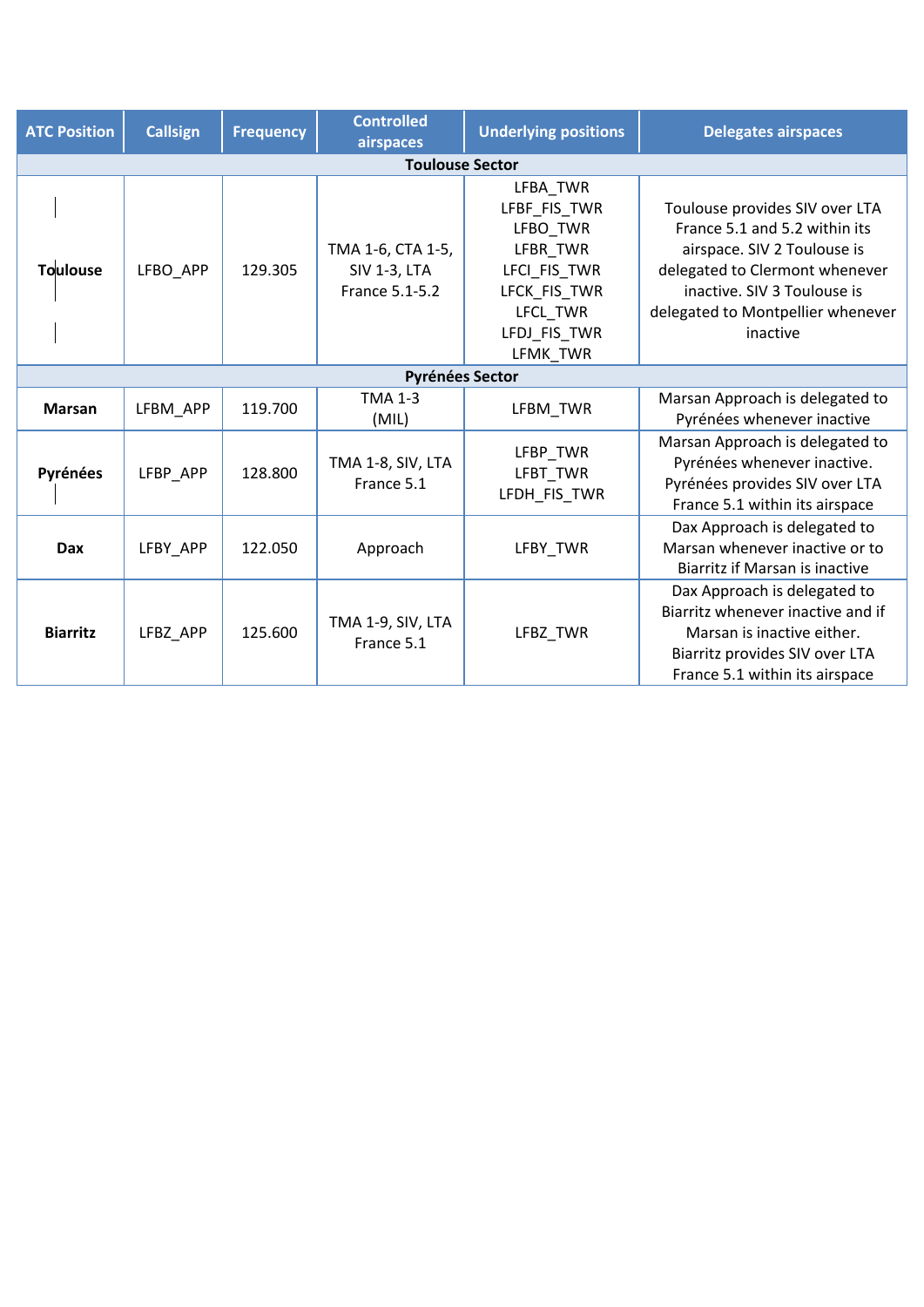## *3.3 The Airport Units (TWR, GND, DEL)*

The ATC units in charge of airport airspaces within the Bordeaux FIR are indicated below.

| <b>ATC Position</b>         | <b>Callsign</b>              | <b>Frequency</b>   | <b>Remarks</b>                                       |  |
|-----------------------------|------------------------------|--------------------|------------------------------------------------------|--|
| Agen                        | LFBA_TWR                     | 121.300            |                                                      |  |
| Cazaux                      | LFBC_TWR                     | 118.400            | Closed to GA                                         |  |
|                             | LFBD_TWR                     | 118.300            | Controls HARC (Arcachon CH), HBHL (Haut Lévêque CH), |  |
| Mérignac                    | LFBD_GND                     | 121.900            | HBOR (Pellegrin CH) and HBO2 Robert Picqué CH)       |  |
| <b>Bergerac</b>             | LFBE TWR                     | 119.800            |                                                      |  |
| <b>Francazal</b>            | LFBF_FIS_TWR                 | 118.800            |                                                      |  |
| Cognac                      | LFBG_TWR                     | 120.075            | Reserved government services                         |  |
| La Rochelle                 | LFBH_TWR                     | 118.000            | Controls HLRC (La Rochelle CH)                       |  |
| <b>Poitiers</b>             | LFBI_TWR                     | 118.500            | Controls HPOI (Poitiers CH)                          |  |
| Montluçon                   | LFBK_FIS_TWR                 | 118.400            |                                                      |  |
| <b>Limoges</b>              | LFBL_TWR                     | 119.550            | Controls HANG (Angoulême CH)                         |  |
| <b>Marsan</b>               | LFBM_TWR                     | 122.100            | Closed to GA                                         |  |
| <b>Niort</b>                | LFBN FIS TWR                 | 119.100            |                                                      |  |
|                             | LFBO_TWR                     | 118.100            |                                                      |  |
| <b>Blagnac</b>              | LFBO GND                     | 121.900            | Controls HTPP (Purpan CH) and HTRP (Rangueil CH)     |  |
|                             | LFBO_DEL                     | 121.705            |                                                      |  |
| Pau                         | LFBP_TWR                     | 124.150            | Controls HPAU (Pau CH) and LFJV (Lasclaveries)       |  |
|                             | LFBP_GND                     | 121.755            |                                                      |  |
| <b>Muret</b>                | LFBR_TWR                     | 123.200            |                                                      |  |
|                             | LFBR_GND                     | 121.750            |                                                      |  |
| <b>Biscarrosse</b>          | LFBS_TWR                     | 118.950            |                                                      |  |
| Lourdes                     | LFBT_TWR                     | 119.050            |                                                      |  |
|                             | LFBT_GND                     | 121.800            |                                                      |  |
| Angoulême                   | LFBU_FIS_TWR                 | 123.150            |                                                      |  |
| Périgueux                   | LFBX_FIS_TWR<br>118.775      |                    |                                                      |  |
| Dax                         | LFBY_TWR                     | 118.325            | Controls HDAX (DAX CH)                               |  |
|                             | LFBY_GND                     | 121.775            |                                                      |  |
| <b>Biarritz</b>             | LFBZ TWR                     | 118.700            | Controls HBAY (Bayonne CH)                           |  |
|                             | LFBZ_GND                     | 121.950            |                                                      |  |
| Arcachon<br>Albi            | LFCH_FIS_TWR                 | 119.080            |                                                      |  |
| <b>Castres</b>              | LFCI_FIS_TWR                 | 118.950<br>118.500 |                                                      |  |
| <b>Lasbordes</b>            | LFCK_FIS_TWR                 | 122.700            |                                                      |  |
|                             | LFCL_TWR                     | 118.800            | Controls HRYN (Royan CH)                             |  |
| Royan<br>Auch               | LFCY_FIS_TWR<br>LFDH FIS TWR | 123.000            |                                                      |  |
| <b>Pamiers</b>              |                              | 118.175            |                                                      |  |
|                             | LFDJ_FIS_TWR                 |                    |                                                      |  |
| Rochefort<br><b>Bourges</b> | LFDN_FIS_TWR<br>LFLD_FIS_TWR | 119.300<br>119.600 |                                                      |  |
| Châteauroux                 |                              | 125.875            | Position TWR et AFIS. Controls HCTX (Châteauroux CH) |  |
|                             | LFLX_TWR                     |                    | Controls HCAM (Carcassonne CH)                       |  |
| Carcassonne<br>Avord        | LFMK_TWR                     | 134.500            |                                                      |  |
|                             | LFOA_TWR                     | 122.100            | Reserved government services                         |  |
| <b>Nevers</b>               | LFQG_FIS_TWR                 | 120.605            |                                                      |  |
| <b>Brive</b>                | LFSL_TWR                     | 121.125            | <b>TWR</b> position                                  |  |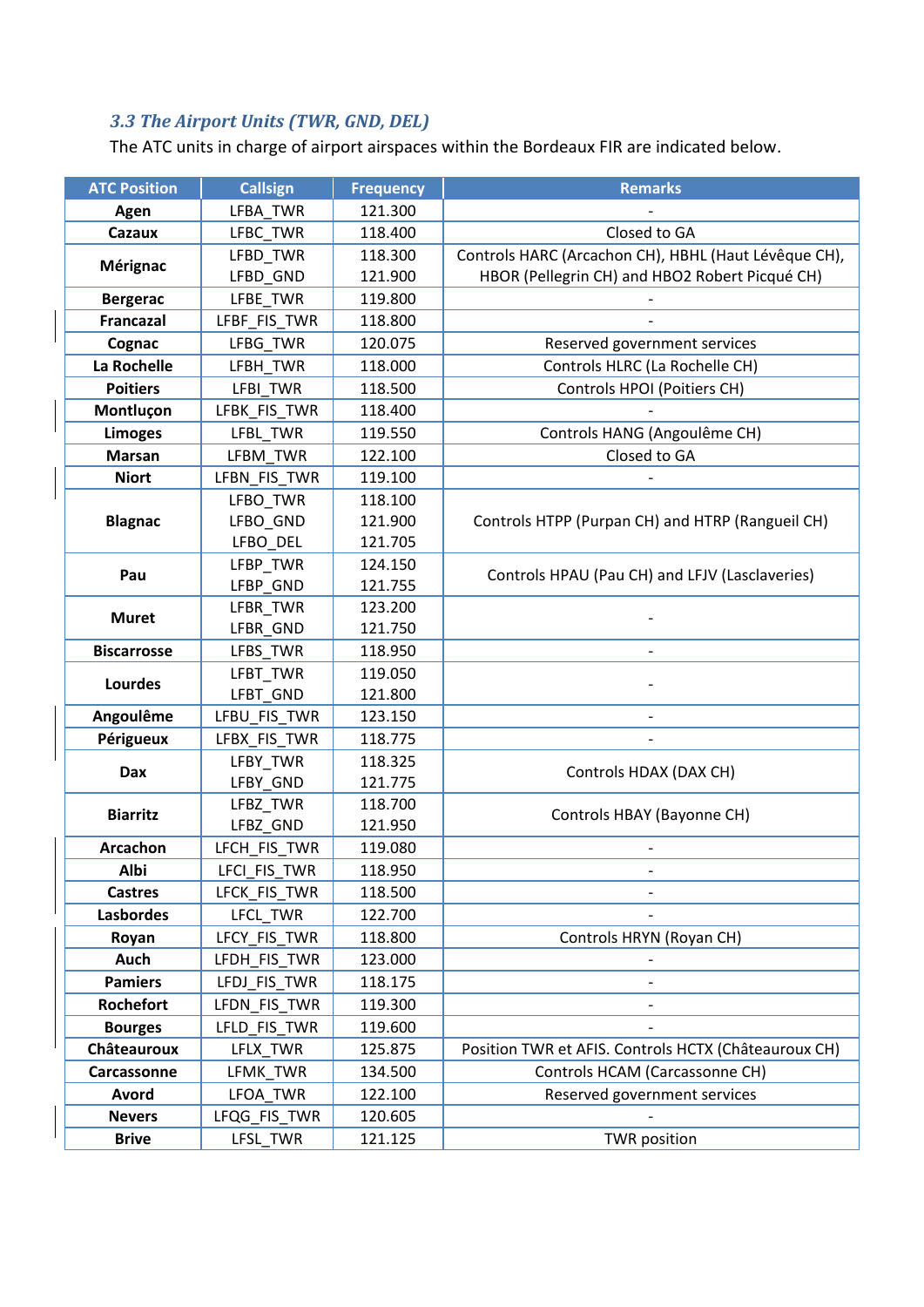## **4. Coordination procedures**

Coordination procedures between Bordeaux ACC and underlying Approach positions are defined as follows. They represent a general framework that does not replace the coordination between ATC. Any coordination procedure not mentioned in this LoA must be established on a case-by-case basis. Likewise, coordination between Approach and Tower (initial climb whenever it is not published, go around procedure, multidirectional departures OMNI, VFR entry/exit, etc.) is left to ATC initiative.

| <b>ATC Position</b>                          | <b>Callsign</b> | <b>AD</b>                | <b>Departure/Arrival</b>  | <b>Cleared FL</b>         | <b>Cleared DCT</b>                 |  |  |
|----------------------------------------------|-----------------|--------------------------|---------------------------|---------------------------|------------------------------------|--|--|
| Departures (LFXX_APP $\rightarrow$ LFBB_CTR) |                 |                          |                           |                           |                                    |  |  |
| <b>Cazaux Approach</b>                       | LFBC APP        | $\overline{\phantom{a}}$ |                           | Coordinate with Aquitaine |                                    |  |  |
| <b>Aquitaine Approach</b>                    | LFBD APP        | $\overline{\phantom{0}}$ |                           | FL140                     | First en-route FIX                 |  |  |
| <b>Cognac Approach</b>                       | LFBG APP        | $\overline{\phantom{0}}$ |                           | <b>FL60</b>               |                                    |  |  |
| La Rochelle Approach                         | LFBH APP        |                          | North                     | FL110                     |                                    |  |  |
|                                              |                 |                          | South                     | FL140                     |                                    |  |  |
| <b>Poitiers Approach</b>                     | LFBI APP        | $\overline{a}$           |                           | FL140                     |                                    |  |  |
| <b>Limoges Approach</b>                      | LFBL APP        |                          |                           | FL140                     |                                    |  |  |
| <b>Marsan Approach</b>                       | LFBM APP        | $\overline{\phantom{0}}$ |                           |                           | Coordinate with Pyrénées           |  |  |
| <b>Toulouse Approach</b>                     | LFBO APP        | $\blacksquare$           | $\overline{\phantom{0}}$  | FL140                     | First en-route FIX                 |  |  |
| Pyrénées Approach                            | LFBP_APP        |                          |                           | FL140                     |                                    |  |  |
| <b>Lourdes Approach</b>                      | LFBT APP        | $\overline{\phantom{a}}$ |                           |                           | Coordinate with Pyrénées           |  |  |
| Dax Approach                                 | LFBY APP        | $\overline{\phantom{a}}$ |                           |                           | Coordinate with Marsan or Biarritz |  |  |
| <b>Biarritz Approach</b>                     | LFBZ APP        |                          |                           | FL140                     | First en-route FIX                 |  |  |
| <b>Avord Approach</b>                        | LFOA APP        |                          |                           | <b>FL60</b>               |                                    |  |  |
| Arrivals (LFBB_CTR → LFXX_APP)               |                 |                          |                           |                           |                                    |  |  |
| <b>Cazaux Approach</b>                       | LFBC_APP        | <b>LFBC</b>              | Coordinate with Aquitaine |                           |                                    |  |  |
|                                              |                 |                          | BCG/MIRBA/VELIN           |                           | <b>LIBRU</b>                       |  |  |
|                                              | LFBD APP        | <b>LFBD</b>              | CNA/LMG                   | FL150                     | VAGNA                              |  |  |
|                                              |                 |                          | <b>ENSAC</b>              |                           | <b>DIRAX</b>                       |  |  |
| <b>Aquitaine Approach</b>                    |                 |                          | <b>ROYAN</b>              |                           | <b>ETPAR</b>                       |  |  |
|                                              |                 | <b>LFBE</b>              |                           |                           | <b>BGC</b>                         |  |  |
|                                              |                 | <b>LFBS</b>              | $\overline{\phantom{a}}$  |                           | <b>BRS</b>                         |  |  |
|                                              |                 | <b>LFBX</b>              |                           |                           | <b>PX</b>                          |  |  |
|                                              |                 | <b>LFCY</b>              | $\overline{a}$            |                           | <b>RY</b>                          |  |  |
| <b>Cognac Approach</b>                       | LFBG_APP        | <b>LFBG</b>              |                           | <b>FL70</b>               | CNA/LODKO/OC/RISPU                 |  |  |
| La Rochelle Approach                         |                 | <b>LFBH</b>              |                           | FL120 (North)             | <b>RL</b>                          |  |  |
|                                              | LFBH_APP        | <b>LFDN</b>              |                           | FL150 (South)             | <b>ROC</b>                         |  |  |
|                                              |                 | <b>LFBI</b>              |                           |                           | PI/POI                             |  |  |
| <b>Poitiers Approach</b>                     | LFBI_APP        | <b>LFBN</b>              |                           | FL150                     | <b>NITUB</b>                       |  |  |
|                                              |                 | <b>LFLX</b>              |                           |                           | CTX/ROXIL                          |  |  |
|                                              | LFBL_APP        | <b>LFBK</b>              |                           |                           | <b>LPD</b>                         |  |  |
| <b>Limoges Approach</b>                      |                 | <b>LFBL</b>              | North                     | <b>FLs150</b>             | LOE                                |  |  |
|                                              |                 |                          | South                     |                           | <b>LMG</b>                         |  |  |
|                                              |                 | LFBU                     |                           |                           | AGO/ARPIL                          |  |  |